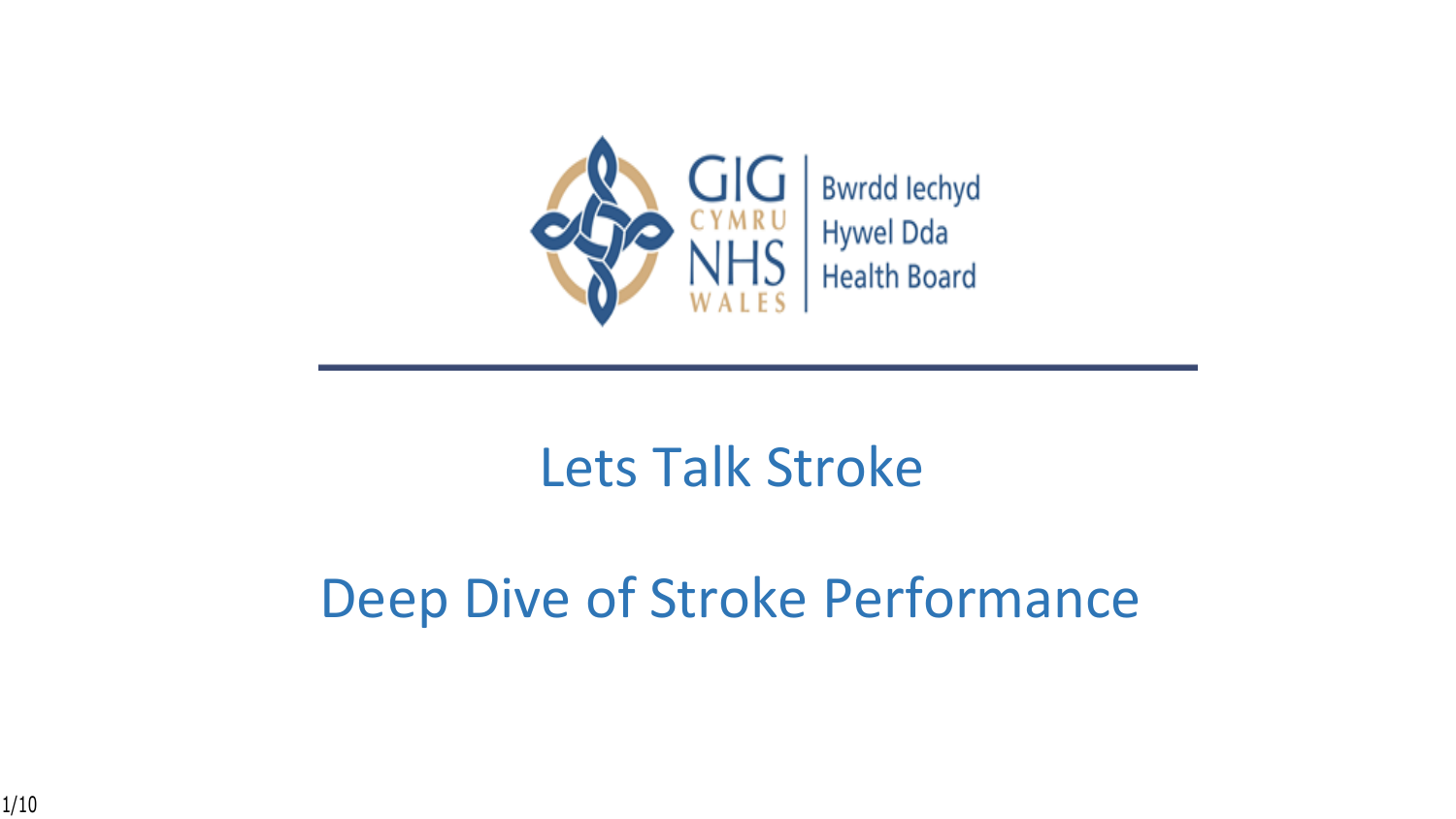# **Situation**

Hywel Dda UHB Stroke services have always maintained a high standard of care; however is has been evident over the last couple of years that it is becoming harder to sustain the standards and targets over the 4 sites.

Pre-COVID, the Health Board recognised the need to review and look at re-modelling the Stroke service in Hywel Dda UHB. A large amount of work has been undertaken with the service and with stakeholders, including workshops and action plans; however due to the pandemic the whole Stroke re-design was put on hold.

The Stroke teams on all 4 sites are very passionate about their patients and service. However they recognise that improvements are required within the service and some issues need to be addressed. They have adapted to new ways of working during COVID and will continue to develop the good practices further. All 4 sites are working hard to return to some normality and are catching up on pre-COVID standards. However, the service can only improve upon what is within their sphere of influence; there are some risks and concerns that further actions which are required sit outside the ability of the service to progress independently.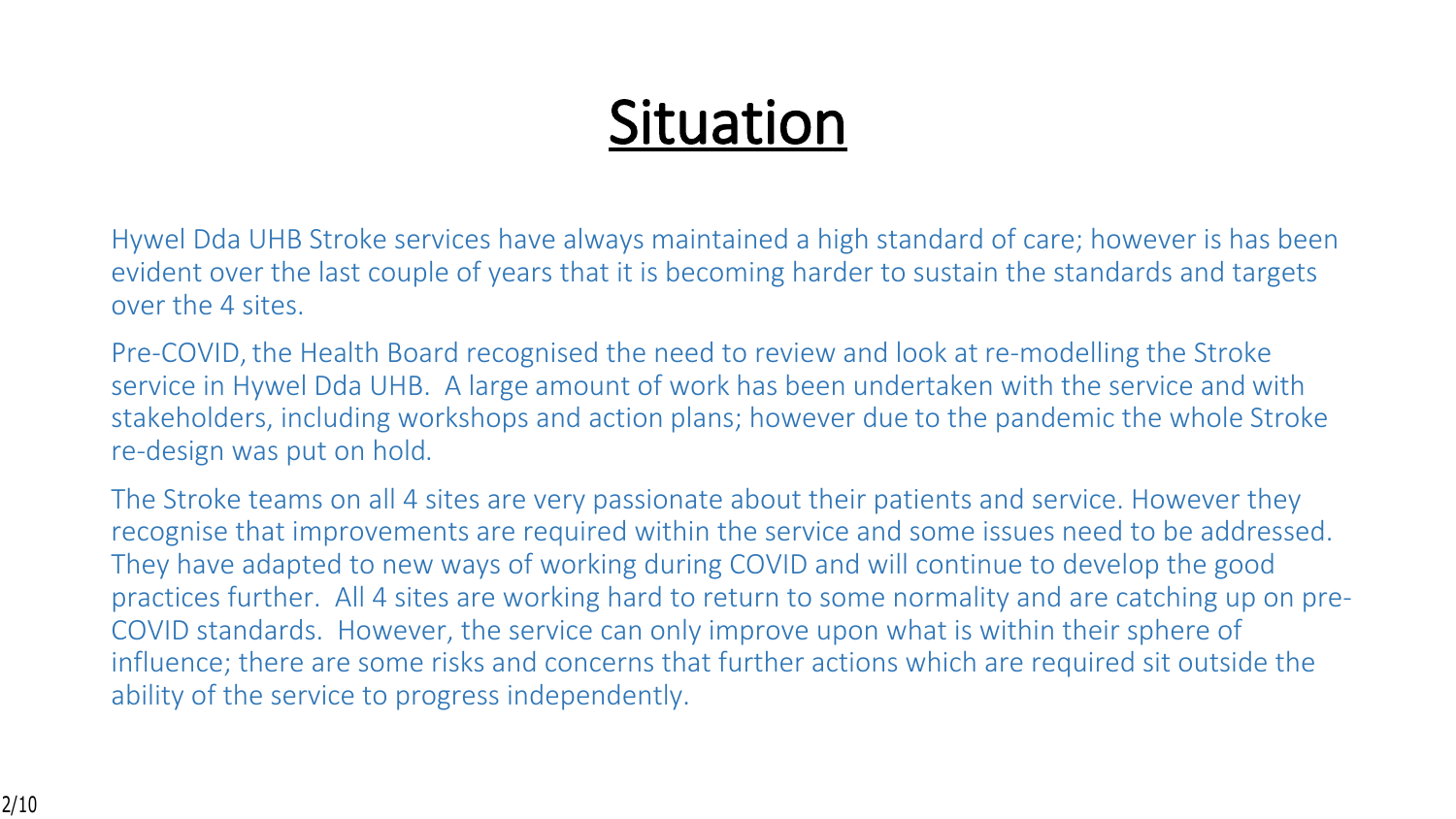### Assessment

The Stroke service performance is monitored through the data collected by the Stroke team. The SSNAP\* report January – March 2021 reported:-

**Bronglais** Stroke Unit Scored a **B**; **Glangwili** Stroke Unit Scored a C

**Prince Phillip** Stroke Unit Scored a D; **Withybush** Stroke Unit Scored a C

#### **Themes**

Poor compliance with 4hr target door-to-unit time.

Poor compliance with door-to-needle time.

Poor compliance with therapy time (Speech and Language Therapy - SALT, Occupational Therapy, Psychology).

Poor discharge process, with only one unit having an Early Supported Discharge team.

The above themes have been re-occurring for some time - some having been due to COVID - but there have been positive signs of improvement against the targets.

\*Sentinel Stroke National Audit Programme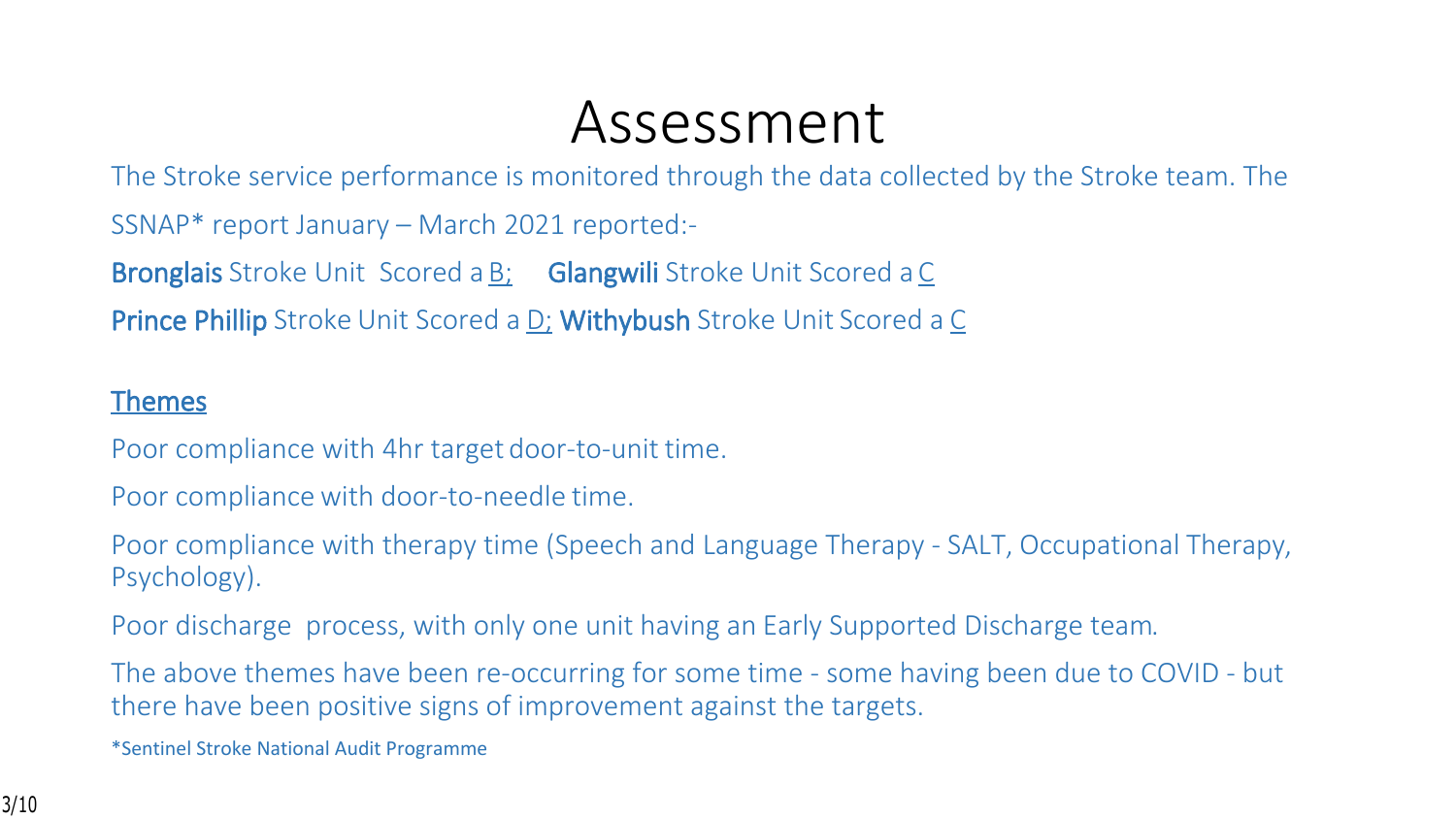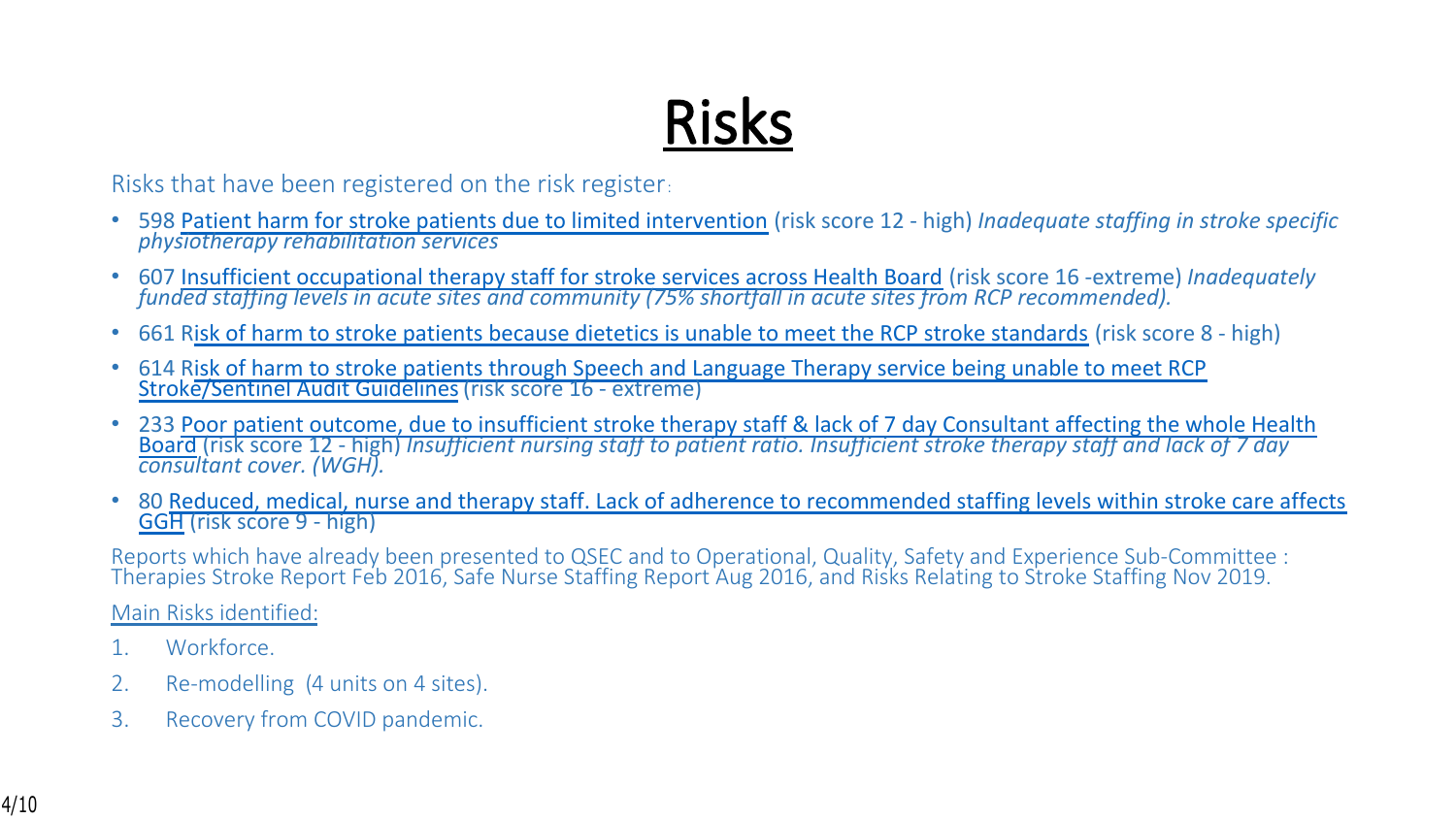# **Mitigation**

#### **Workforce**

- Each individual unit manages staffing on a daily basis. The units are managed by each individual Hospital, not by the service.
- SDM and Lead Clinician have met with Hywel Dda UHB Clinical Director of Therapies to discus concerns regarding therapy. Outcome of meeting:
- The therapy leads have set up a 'Stroke Therapies Improvement Group'
- Therapies are reviewing working between adult and children's services (SALT) with the aim of pulling resources together.
- SALT has utilised the new band 5 graduate starters as an opportunity to increase capacity.
- Withybush General Hospital (WGH) has been using winter funding to set up a Early Supported Discharge (ESD) Team, which has continued but is being carried as a financial risk for the Therapy service. The service is proposing to duplicate this service for each site.
- The service recognises the urgent need for Psychology therapy for Stroke patients and is working closely with the Psychology Team to develop a plan/ business case, which is under development.
- The Stroke Steering Group (SSG) has re-started post-COVID and is meeting every 6 weeks; staffing risks are discussed at the meetings. The SSG is well represented by all staffing groups; discussion is held regarding how to work differently to manage the shortfalls.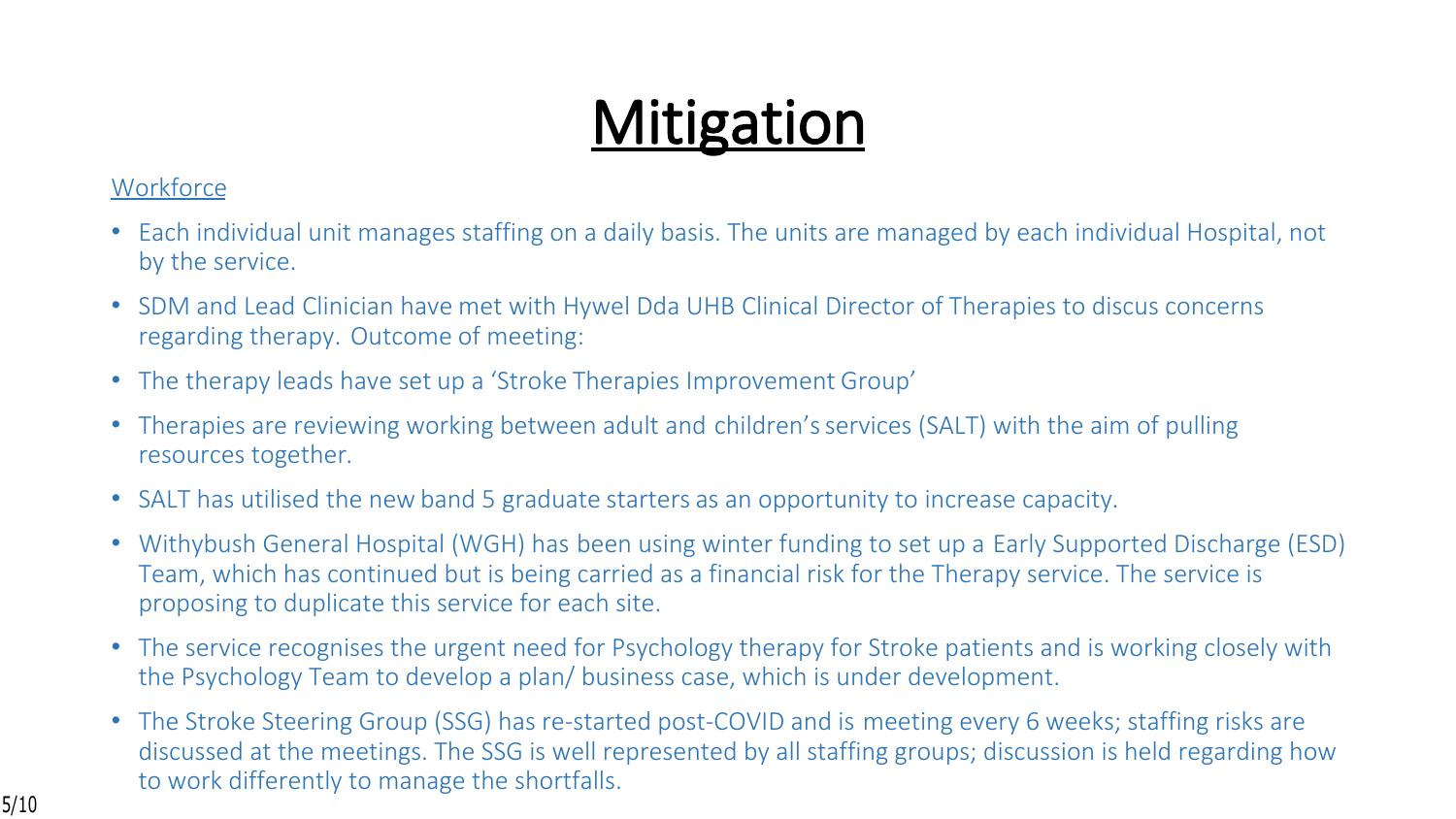# **Mitigation cont'd**

Re-modelling

- Very difficult to sustain high standards of care in Stroke offer on 4 sites, due to staffing issues (includes all staff groups).
- SDM and Lead Clinician have met up with the Exec Lead for Stroke to express and discuss the concerns.
- Talks are underway to re-start discussions and planning with ARCH<sup>\*</sup> in relation to HASU (Hyper-Acute Stroke Unit) and Swansea Bay UHB.
- Exec Lead for Stroke has held discussions with the CEO regarding the need to look at re-modelling the services for the short and medium term.

\* A Regional Collaboration for Health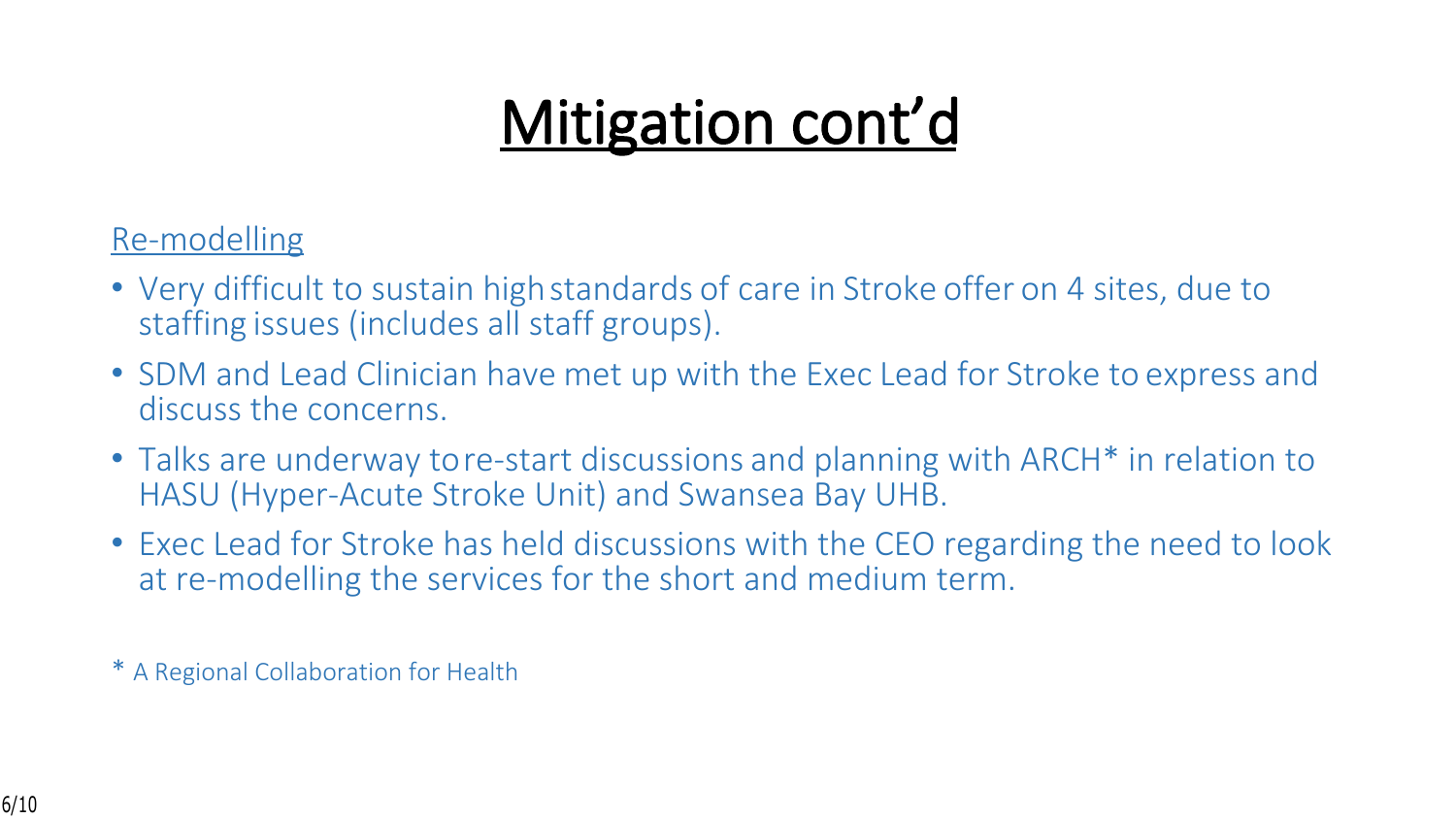## **Mitigation cont'd**

Recovery from COVID pandemic

- HB *Stroke Survive* has re–started and the SSG is meeting every 6 weeks. The meeting agenda always includes performance and Quality Improvement.
- All 4 units have re-instated their local performance/team meetings which feed up to the SSG.
- Good representation in the Welsh Stroke Conference 2021 (all staff groups).
- On-going training with the front door teams, new staff and WAST.
- Units leads have met with front door teams and WAST to improve on waiting times.
- SDM and Lead Clinician have met all units/Hospital Managers on a 1-2-1 basis. The aim is to ringfence acute Stroke beds, but also to understand the site pressures.
- SDM and Lead clinician attend SIG (stroke Implementation Group All Wales), cross HBs working.
- SDM and Lead clinician are members on the All Wales Thrombectomy Group.
- Service is working closely with the DU.
- All units working with the Stroke Association.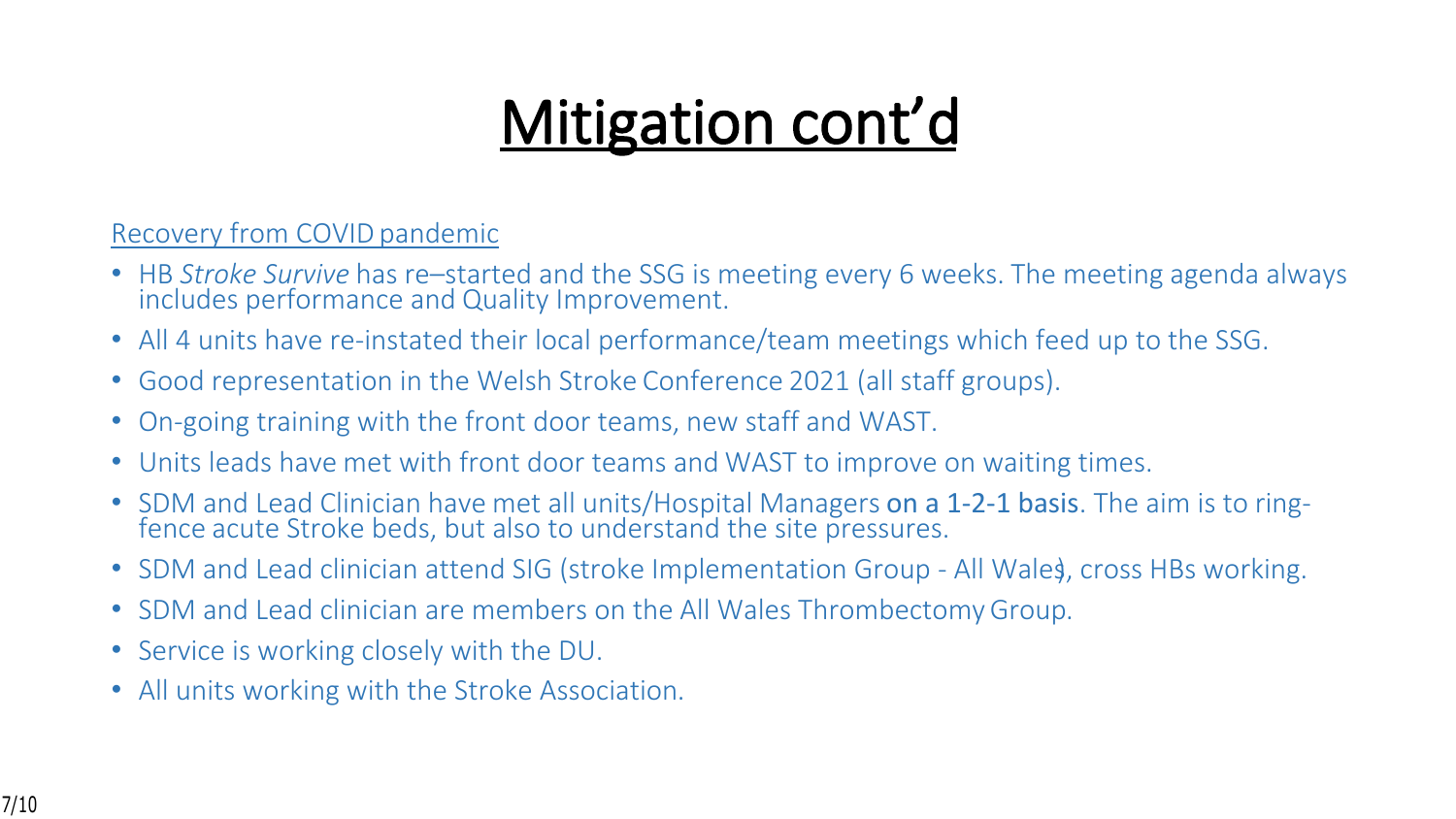# **Mitigation cont'd**

- On going recovery work on Out-Patient waiting lists.
- On going work required with Diagnostic waiting list.
- Virtual Out Patients consultations which have been carried out during COVID are now continued as good practice; however some patients will need to be seen face-to-face, which has also been accommodated.
- Thrombectomy has now come on line for a 7-day service, which is progressing to a 24/7 service.
- New Thrombectomy guidelines and pathway have been developed in Hywel Dda UHB.
- New IT platform has been implemented for faster transfer of imaging to the North Bristol Trust Thrombectomy Unit.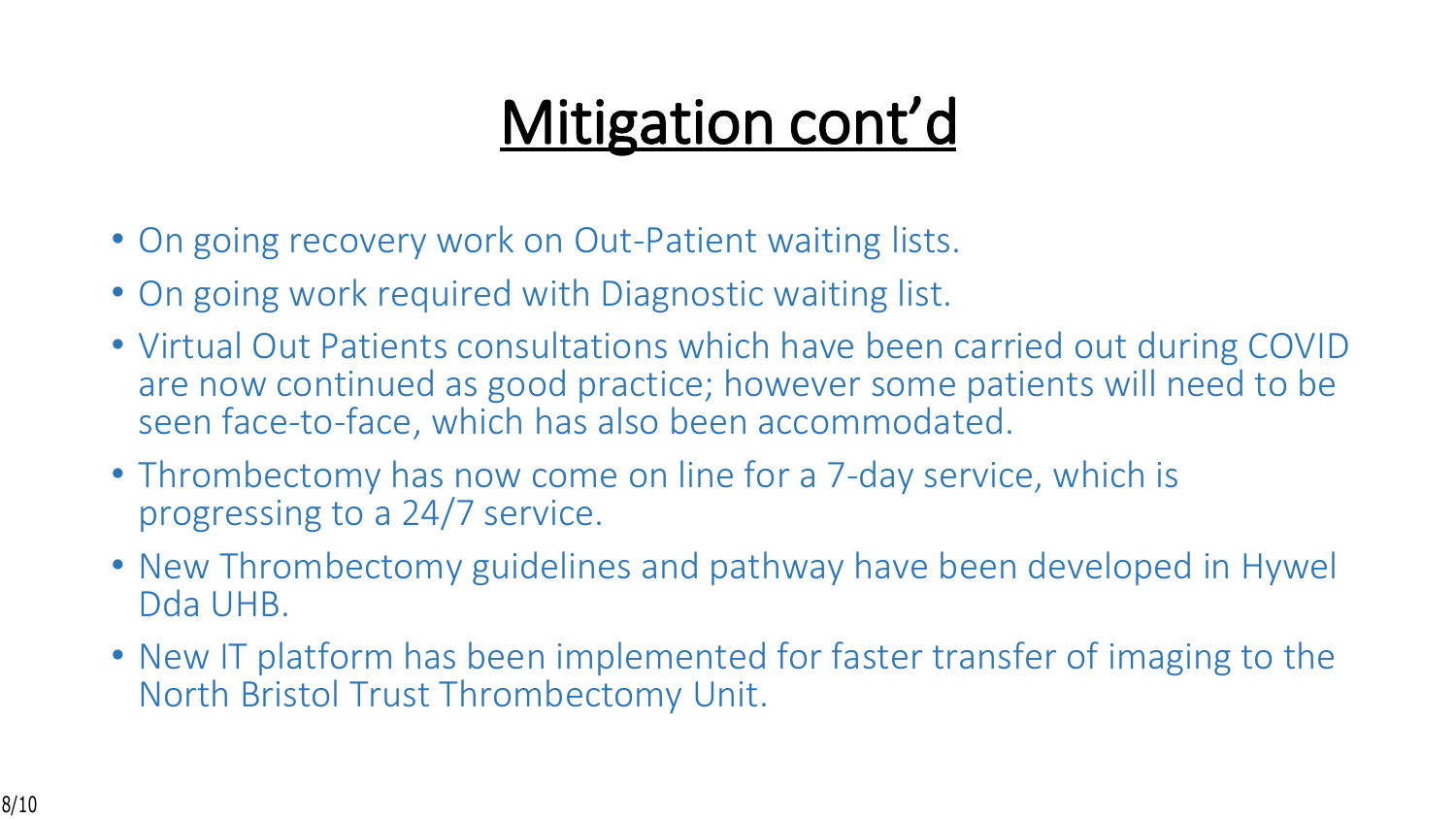### Next steps/requirements/actions being progressed

- There cannot be major improvements until there is further investment or a change in services/units.
- Difficult discussions and choices are required with regard to how to safely sustain 4 units within the HB.
- Geographical issues will be a major factor to consider when discussions are held.
- Better flow out of hospital and an improvement in Stroke care in the community are needed.
- Investment in ESD and Psychology are a top priority.
- Need to start re-design work and to look at short-to-medium term solutions before embarking on the long-term needs.